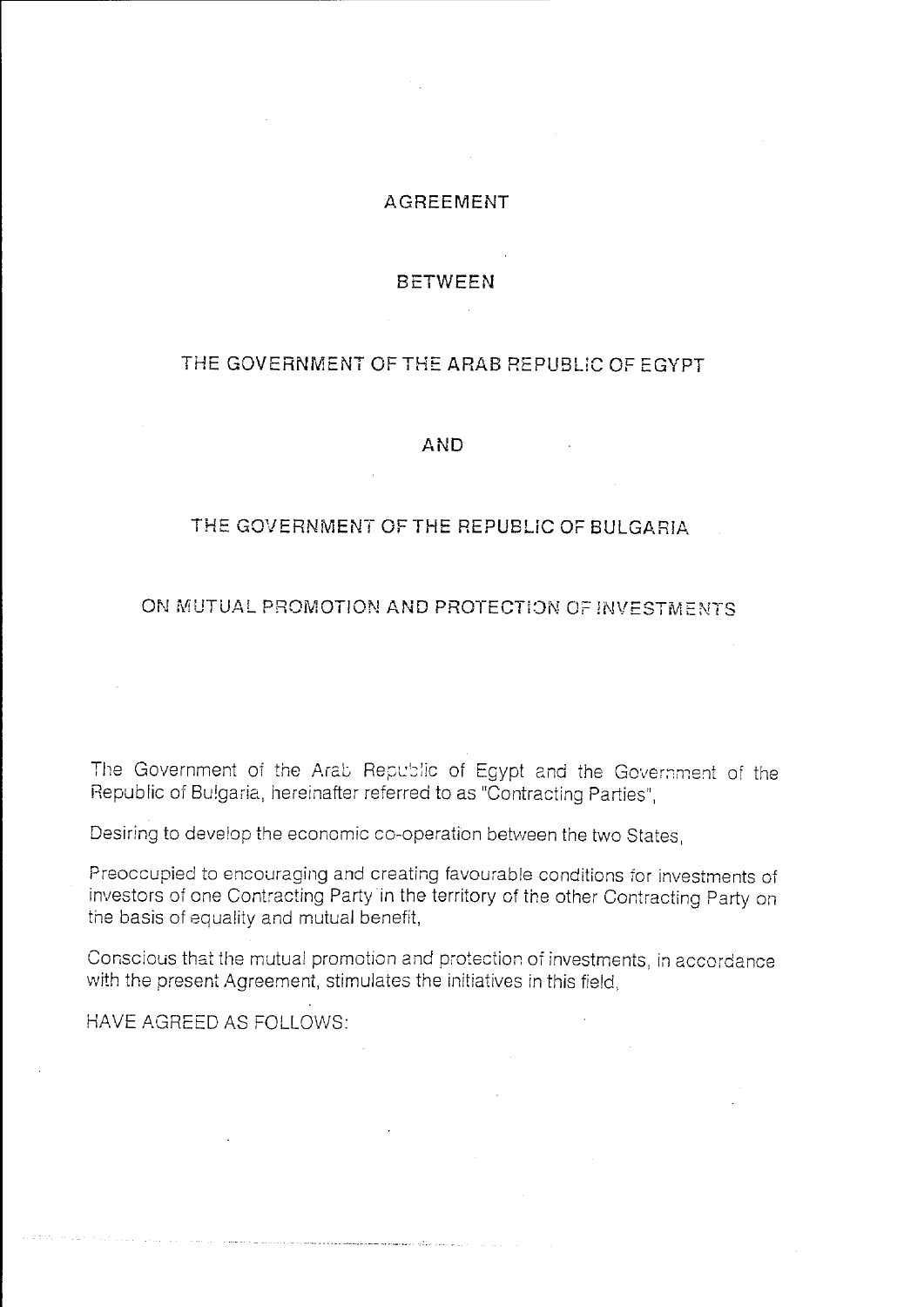# **ARTICLE 1**

For the purpose of this Agreement,

- 1. The term "investments" shall mean every kind of asset related to investments made by an investor of one of the Contracting Parties in accordance with the laws and regulations of the other Contracting Party, and in particular:
	- (a) property rights and other real rights;
	- (b) shares, stocks or other forms of participation in companies;
	- (c) outstanding claims or any other rights having economic value;
	- (d) copyrights, rights in the field of irdustria! and intellectual property rights (such as patents, licences, industrial designs, trademarks and names), technical processes, know-how and goodwill;
	- (e) activities carried out by virtue of an administrative act issued under the law or under a contract concluded with a competent body to search for, cultivate, extract or exploit natural resources.

A subsequent change of the form in which the investments have been made shail not affect their substance as investments, provided that such a change does not contradict the laws of the relevant Contracting Party.

- 2. The term "returns" shall mean all amounts yielded by investments, such as profits, dividends, interest and other lawful income.
- 3. The term "investor" shall mean:

(a) with respect to the Republic of Bulgaria:

- a natural person who is a Bulgarian national in accordance with the law in force in the Republic of Bulgaria;
- any company, firm, organization or association with or without juridical personality incorporated or constituted in accordance with the laws of the Republic of Bulgaria with a seat in its territory;

(b) with respect to the Arab Republic of Egypt:

- a natural person who is a citizen of the Arab Republic of Egypt in  $\omega_{\rm{max}}$ accordance with its law;
- any company, firm, organization or association with juridical personality, incorporated or constituted in accordance with the laws of the Arab Republic of Egypt with a seat in its territory.
- 4. The term "territory" shall mean the territory under the sovereignty of the Republic of Bulgaria, on the one hand, and of the Arab Republic of Egypt, on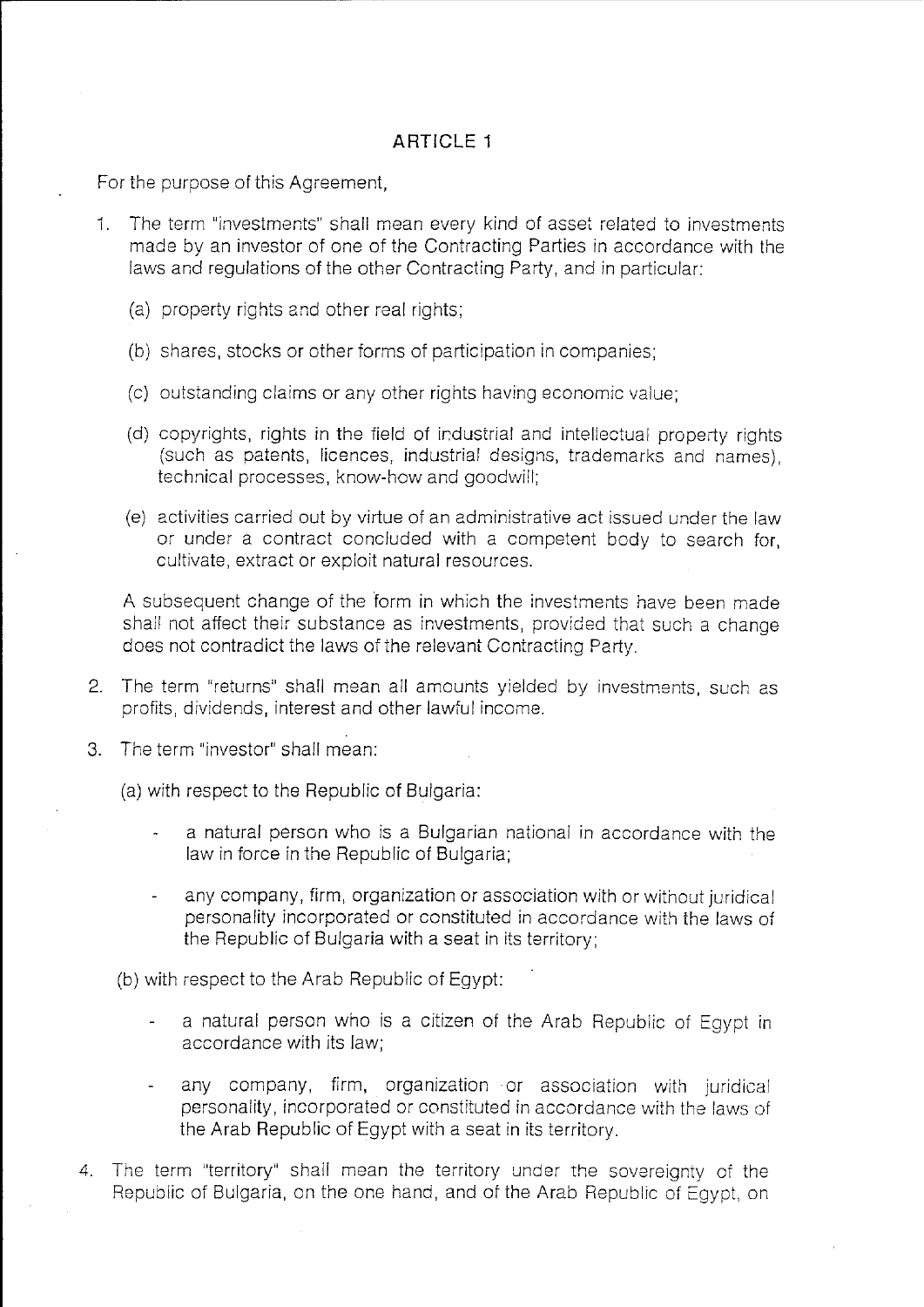the other hand, including the territorial sea, as well as the continental shelf and the exclusive economic zone, over which the respective State exercises sovereign rights or jurisdiction in conformity with international law.

#### **ARTICLE 2**

- 1. Each Contracting Party shall promote and protect in its territory investments of investors of the other Contracting Party and accept such investments in accordance with its laws and regulations and accord them fair and equitable treatment and protection.
- 2. In case of reinvestment of returns from the investments, these reinvestments and their returns shall enjoy the same protection as the initial investments.
- 3. Each Contracting Party shall consider favourably and in compliance with its laws and regulations, questions concerning entry, stay, work and movement in its territory of nationals of the other Contracting Party who carry out activities connected with the investments as defined in the present Agreement and of their families forming part of their household.

#### **ARTICLE 3**

- 1. Investments made by investors of one Contracting Party in the territory of the other Contracting Party shall be accorded treatment not less favourable than that accorded to investments made by investors of any third State.
- 2. The provisions of Paragraph 1 of this Article shall not apply to any advantage accorded to investors of a third State by the other Contracting Party based on:
	- (a) existing or future customs union, free trade area, economic communities or similar institutions or,
	- (b) agreements relating to taxation.

 $\beta_{\rm eff}$  , without  $\alpha_{\rm eff}$  ,  $\beta_{\rm eff}$  ,  $\alpha_{\rm eff}$  to attitude  $\alpha_{\rm eff}$  ,  $\beta_{\rm eff}$ 

3. Should national legislation of the Contracting Parties or present or future international agreements applicable between the Republic of Bulgaria and the Arab Republic of Egypt contain regulations, whether general or specific, entitling investments of investors of the other Contracting Party to a treatment more favourable than is provided for by the present Agreement, such regulation shall to the extent that is more favourable prevail over the present Agreement.

i I I !

i<br>International Calculation (Lake)<br>International Calculation

!<br>!<br>.

f<br>f **(ALALENHARD)**<br>Tanaharang

~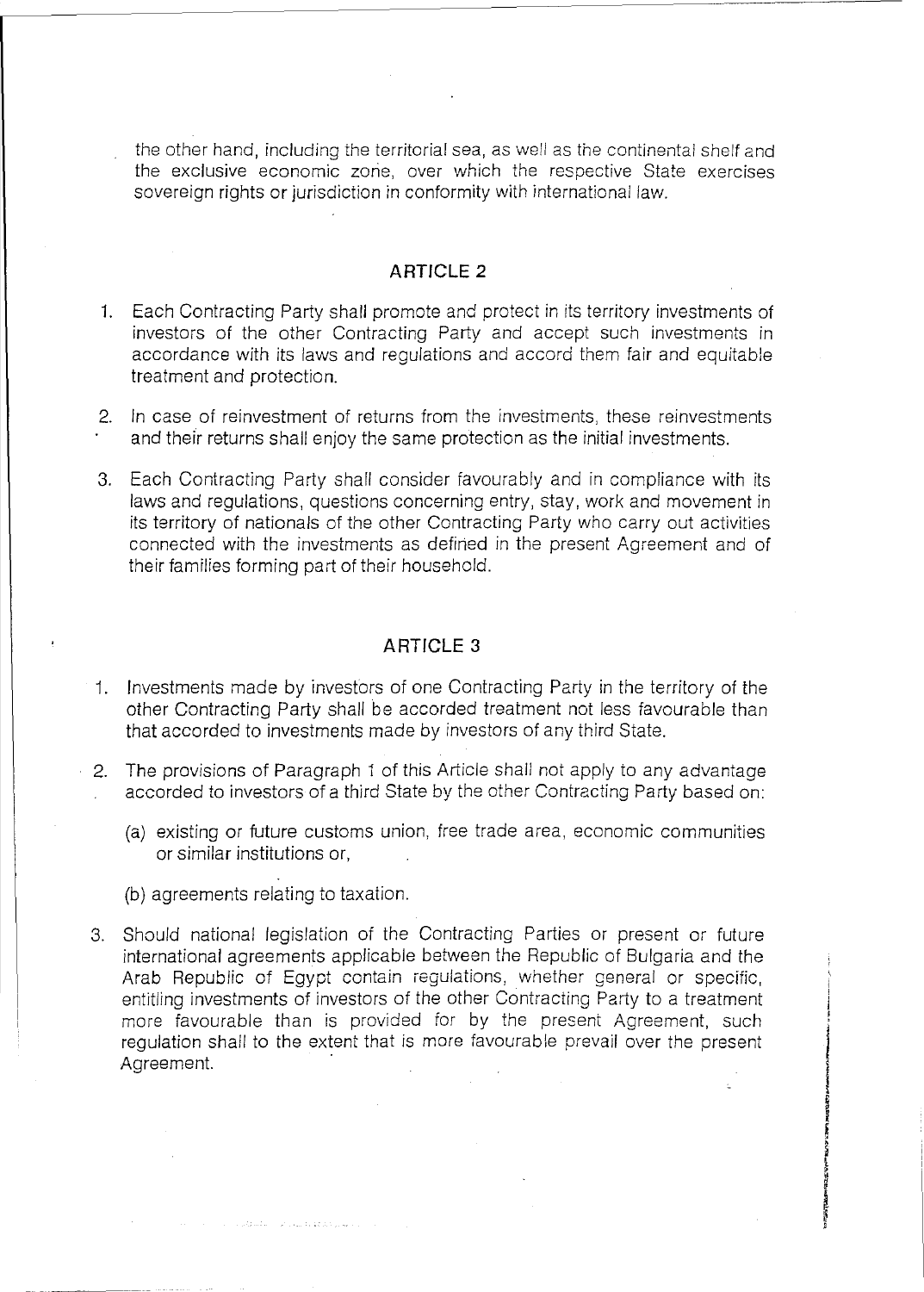Investors of a Contracting Party whose investments suffer losses in the territory of the other Contracting Party owing to war, other armed conflict, state of emergency 01 other similar events shall be accorded treatment not less favourable than that accorded to investors of any third State.

## **ARTICLE 5**

- 1. Investments of investors of either Contracting Party can be expropriated or nationalised or subjected to any other measure the effects of which would be tantamount to expropriation or nationalisation in the territory of the other Contracting Party only by virtue of law, in the public interest, on a nondiscriminatory basis and against compensation.
- 2. The compensation shall be adequate to the value of the investments immediately before the date of expropriation, shall be paid without delay and shall include such payments for delay as may be considered appropriate in accordance with the internationally accepted financial practice. The payment of such compensation shall be freely transferable.
- 3. At the request of the investor affected the legality of the expropriation shall be reviewed by a judicial authority of Contracting Party making the expropriation.

Disputes between one Contracting Party and an investor of the other Contracting Party concerning the amount of compensation shall, if possible, be settled amicably.

If such disputes cannot be settled within a period of three months from the date either party requested amicable settlement and the parties have not agreed to any other dispute settlement procedures, the amount of compensation shall at the request of the investor concerned be reviewed either by a judicial authority of the Contracting Party making the expropriation or by an international ad hoc arbitral tribunal in accordance with Article 9 of the present Agreement.

### **ARTICLE 6**

- 1. Each Contracting Party shall accord to the investors of the other Contracting Party, after the fulfilment of the tax obligations of the investors, the free transfer of:
	- (a) capital and additional amounts intended to maintain or Increase the investment;

**21 January 12 Andrew Professor (1999)** 

TE TE TE DE PETIT DE LA DISPOSITION (PETIT DE L'ORDE LA LABBETATA

(b) returns from the investment;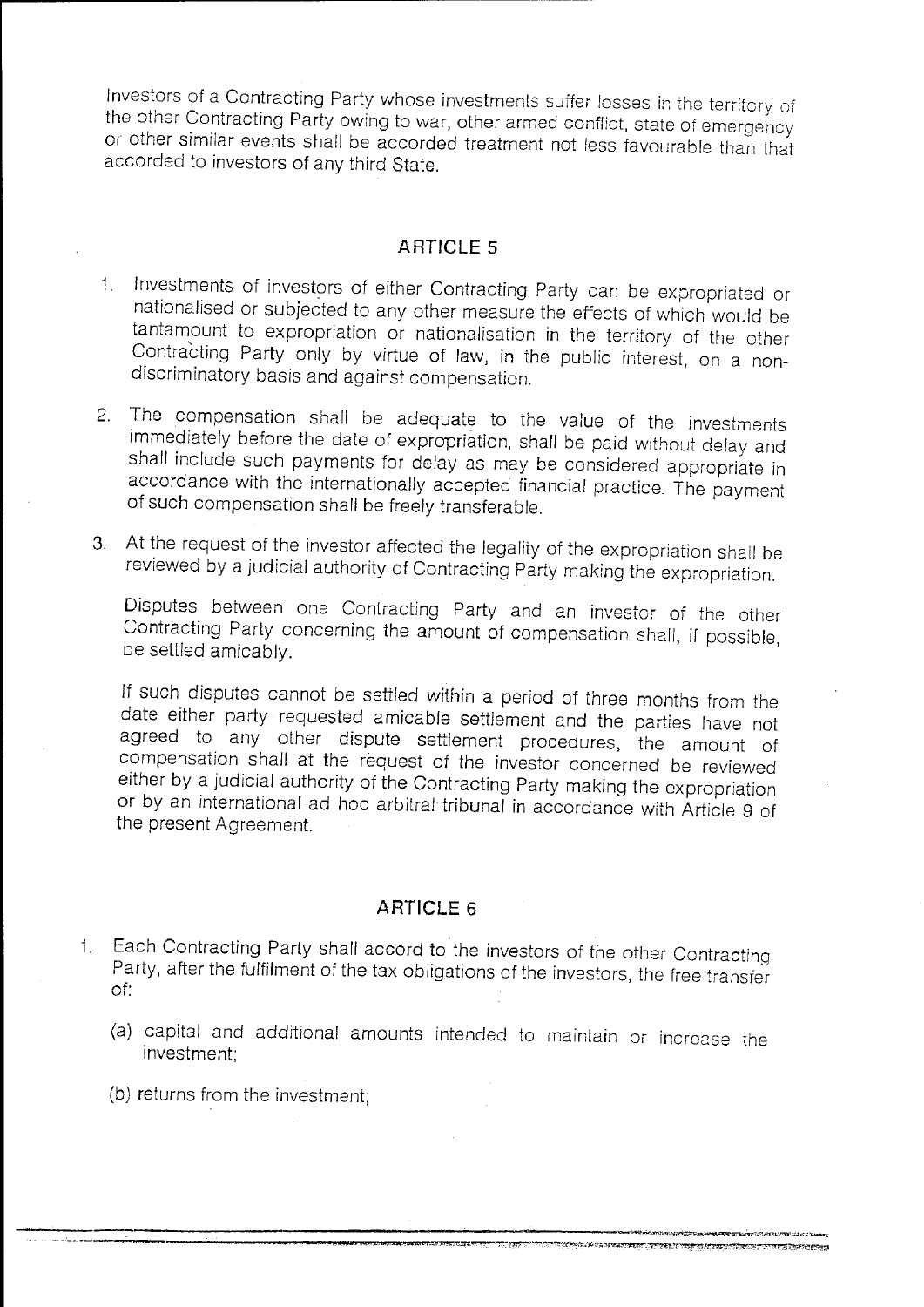- (d) the sums required for payment of the expenses which arise from the operation of the investment such as loan repayments, payment of patents or licence fees:
- (e) payments in accordance with Article 5;
- (f) the remuneration received by the nationals of the other Contracting Party for work or services done in connection with investments made in its territory, in accordance with its laws and regulations.
- 2. The transfers referred to in the preceding Paragraph shall be made in freely convertible currency without delay, at the exchange rate prevailing on the date of the transfer in the territory of the Contracting Party where the investment was made.
- 3. In accordance with the legal regulations of either Contracting Party all transfers subject to this Article shall be treated not less favourably than the transfers of an investment made by an investor of any third State.

# **ARTICLE 7**

A Contracting Party having, by virtue of a guarantee given for an investment made in the territory of the other Contracting Party, made payment to one of its own investors is, by virtue of subrogation, entitled to exercise the rights and actions as well as to assume the obligations of the said investor.

The subrogation in the rights and obligations of the ensured investor extends also to the right of transfer of the payments mentioned in Article 5 .

The paying Contracting Party cannot obtain rights or assume obligations greater than those of the ensured investor.

### **ARTICLE 8**

- 1. Disputes between the Contracting Parties concerning the interpretation and application of this Agreement shall, as far as possible, be settled through negotiations between the Contracting Parties.
- 2. If a dispute between the Contracting Parties cannot thus be settled within six months after the beginning of negotiations, it shall, upon the request of either Contracting Party, be submitted to an arbitral tribunal.
- 3. Such an arbitral tribunal shall be constituted for each individual case in the following way: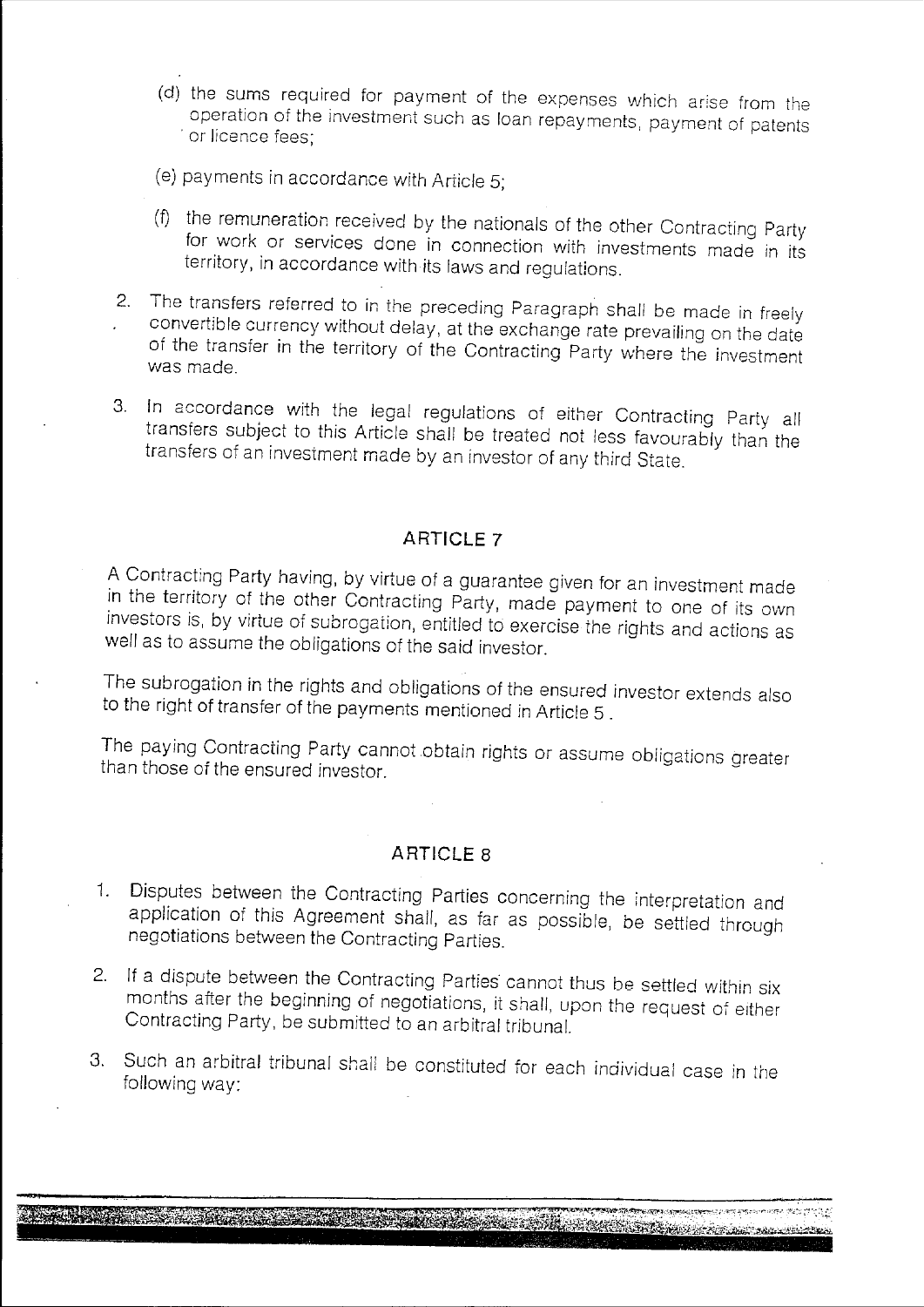",.-', .... ,''-' .. ~, .. **.......** ''-''--'''-'ijJl UI. **llJC** ICyUC;~L U; **dfUllr2:!.I10n , eacn**  Contracting Party shall appoint one member of the tribunal. Those two members shali then select a national of a third State who on approval by the two Contracting Parties shall be appointed Chairman of the tribunal. The Chairman shall be appointed within two months from the date of appointment of the other two members.

- 4. If within the periods specified in Paragraph 3 of this Article the necessary appointments have not been made, either Contracting Party may, in the absence of any other agreement, invite the President of the International Court of Justice to make any necessary appointments. If the President is a national of either Contracting Party or if he is otherwise prevented from discharging the said function, the Vice-President shall be invited to make the necessary appointments. If the Vice-President is a national of either Contracting Party or if he too is prevented from discharging the said function, the Member of the International Court of Justice next in seniority who is not a national of either Contracting Party shall be invited to make the necessary appointments.
- 5. The Chairman and the members of the tribunal have to be nationals of States with which both Contracting Parties maintain diplomatic relations.
- 6. The arbitral tribunal reaches its decision on the basis of the provisions of the present Agreement as well as the generally accepted principles and rules of international law.

The arbitral tribunal reaches its decision by a majority of votes. Such decision shall be final and binding on both Contracting Parties. The tribunal determines its own procedure.

7. Each Contracting Party shall bear the costs of its own member of the tribunal and of its representation in the arbitral proceedings. The cost of the Chairman and the remaining costs shall be borne in equal parts by the Contracting Parties.

### ARTICLE 9

- 1. Any dispute between either Contracting Party and an investor of the other Contracting Party concerning the amount of the compensation for expropriation may be submitted to an ad hoc arbitral tribunal.
- 2. Such an arbitral tribunal shall be constituted on case by case basis in the following way:

Each of the parties to the dispute shall appoint one arbitrator and these two arbitrators shall appoint a national of a third State which has diplomatic relations with both Contracting Parties, as a Chairman. The first two arbitrators shall be appointed within two months from the date of the receipt of the written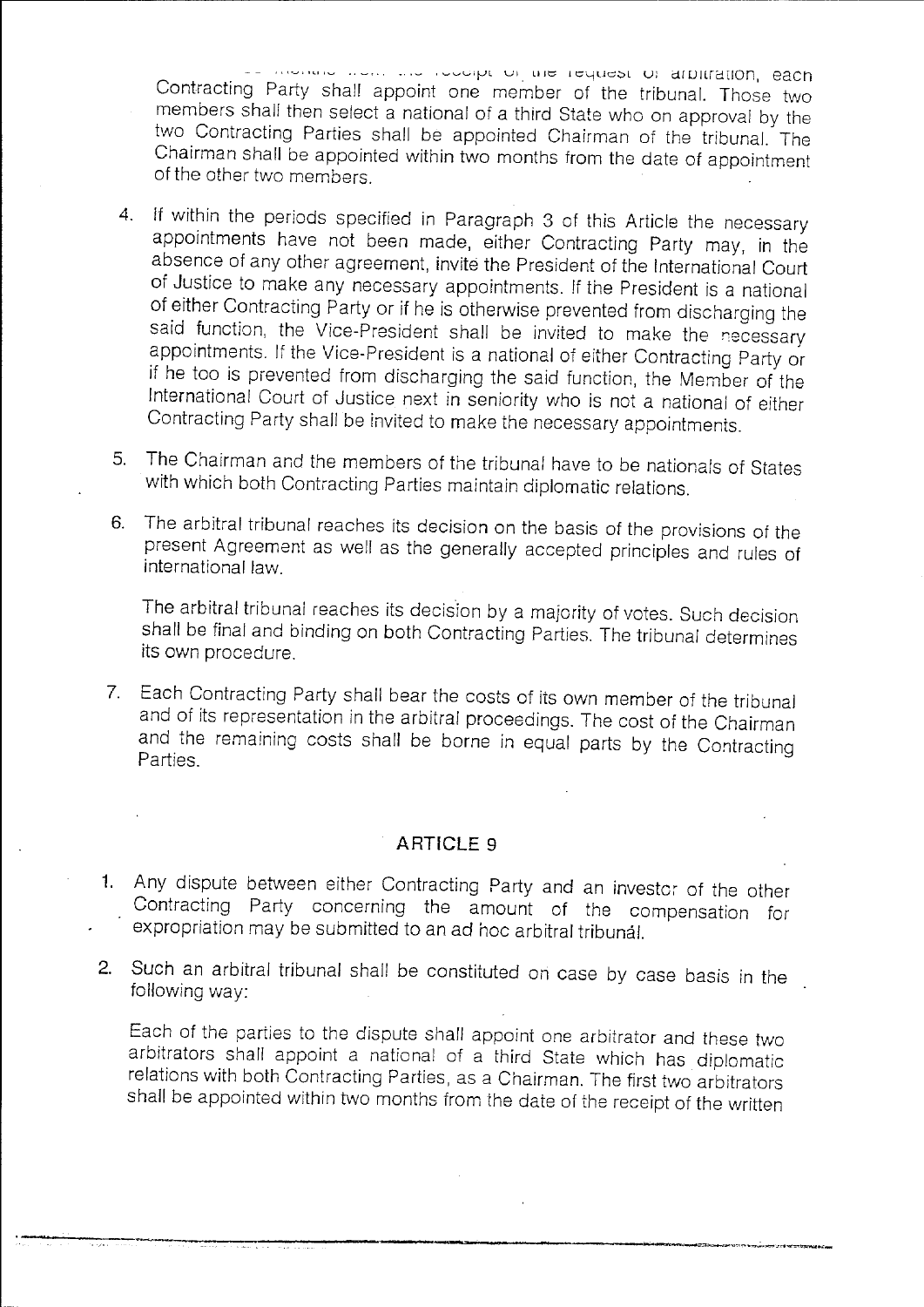request for arbitration and the Chairman shall be appointed within a period of four months.

If the arbitral tribunal has not been constituted within the period of time specified above, either of the parties to the dispute may invite the President of the Arbitration Court of the Stockholm Chamber of Commerce to make the necessary appointments.

- 3. The arbitral tribunal shall determine its own procedure with reference to the Arbitration Rules of the United Nation Commission on International Trade Law (UNC!TRAL) of 15 December 1976.
- 4. The arbitral tribunal shall reach its decision by a majority of votes. This decision shall be final and binding for the parties to the dispute. The two Contracting Parties shall execute the decision in accordance with their national laws and regulations.
- 5. The arpitral tribunal shall reach its decision on the basis of the national laws and regulations of the Contracting Party which is a party to the dispute, including the rules related to conflicts of law, the provisions of this Agreement, as well as the general principles of international law, accepted by both Contracting Parties.
- 6. Each of the parties to the dispute shall bear the costs of its arbitrator and its representation in the arbitral proceedings. The cost of the Chairman and the remaining costs shall be borne in equal parts by the parties to the dispute.

## **ART!CLE 10**

Each Contracting Party may propose to the other Contracting Party to enter into consultations concerning all questions related to the implementation or interpretation of the present Agreement. The other Contracting Party shall make the necessary arrangements for holding these consultations.

,

I !<br>!<br>! ! **International** 

ir (mannara da antinopolitica)<br>Iris (mannara da antinopolitica)<br>Iris (mannara da antinopolitica)

I i

" i ~. • I i<br>P

**PACE CAP** 

## **ARTICLE 11**

- 1 This Agreement shall be ratified and shall enter into force on the day of exchange of the instruments of ratification.
- 2. The present Agreement is concluded for a period of fifteen years. Its validity shall be extended for an indefinite period of time unless either Contracting Party notifies in writing at least six months prior to its expiry the other Contracting Party of its decision to terminate the Agreement. After the initial fifteen years period of validity each Contracting Party may terminate the Agreement upon a six months written notice.